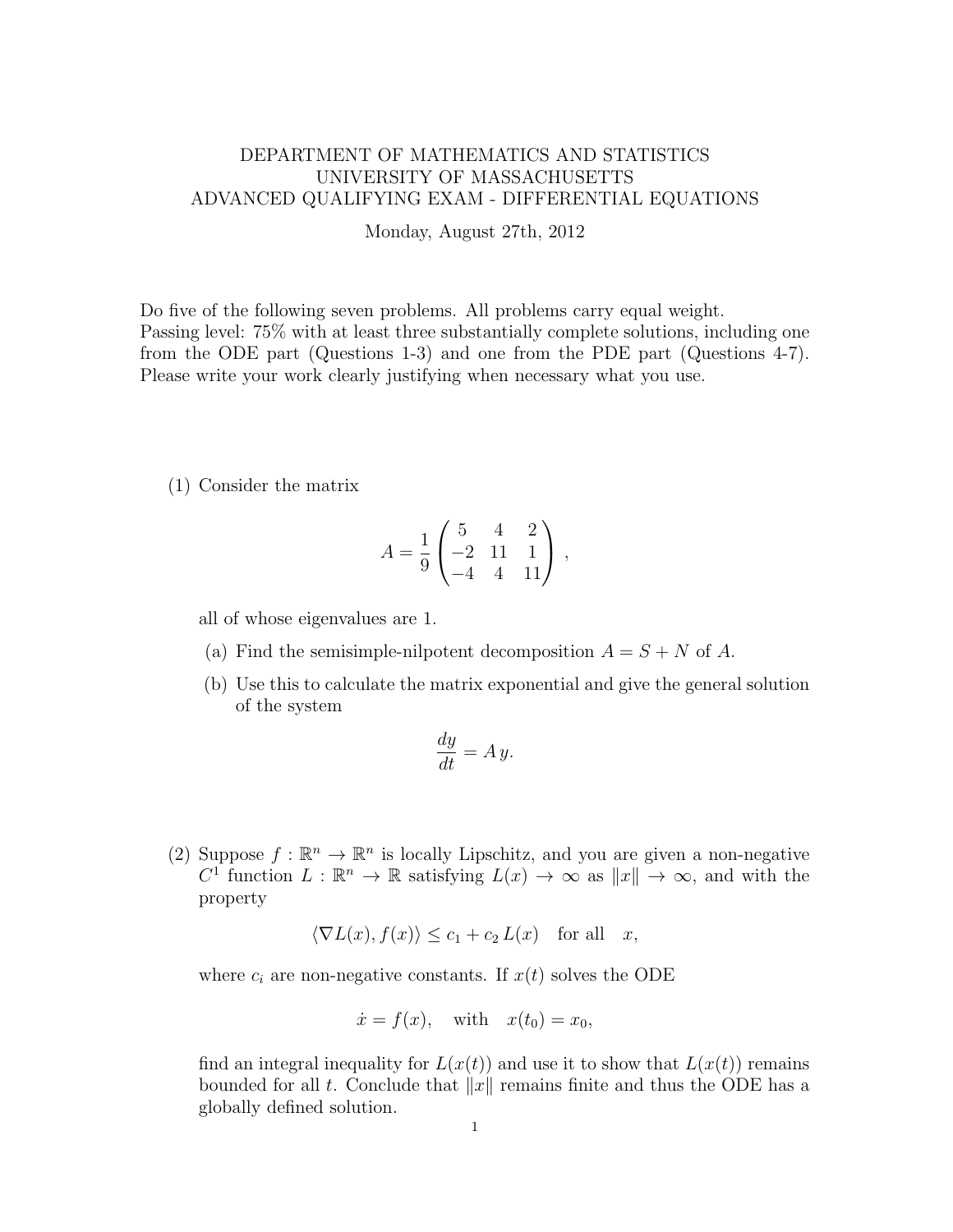(3) Consider the nonlinear system

$$
x' = -\lambda(r) x + \omega(r) y
$$
  

$$
y' = -\omega(r) x - \lambda(r) y
$$

where  $r = \sqrt{x^2 + y^2}$  and  $\lambda$  and  $\omega$  are given smooth functions of  $r \ge 0$ .

- (a) Determine the stability of the rest point  $(x, y) = (0, 0)$  in terms of  $\lambda(0)$ and  $\omega(0)$  and describe the qualitative behavior near the origin. Assume that  $\omega(0) \neq 0$  and that  $\frac{d\lambda}{dr}(0) \neq 0$  if  $\lambda(0) = 0$ .
- (b) Suppose now that

$$
\lambda(r) = r(1 - r)(2 - r)
$$
 and  $\omega(r) = (\frac{1}{2} - r)(\frac{3}{2} - r).$ 

Describe all periodic orbits and limit sets of the system, and sketch the phase plane.

(4) (a) Determine the type (elliptic, parabolic or hyperbolic) of the equation

$$
u_{xx} + 5u_{xy} + 6u_{yy} = 0.
$$

Find the characteristic curves, reduce to canonical form and find the general solution.

(b) Use the method of characteristics to find the solution  $u = u(x, y)$  of

$$
x^2u_x + xy u_y = u^2, \quad u(y^2, y) = 1.
$$

Determine whether and where the solution becomes singular.

(5) Prove that

$$
K(|x|) = -\frac{1}{4\pi} \frac{\cos(k|x|)}{|x|}, \qquad |x| = \sqrt{x_1^2 + x_2^2 + x_3^2}
$$

is a fundamental solution for  $\Delta + k^2$  on  $\mathbb{R}^3$ .

Hints: If  $\phi \in C_0^{\infty}(\mathbb{R}^3)$  then for large enough R and small  $\varepsilon > 0$ , apply Green's identity on the set  $\Omega_{\varepsilon} = B_R(0) \setminus B_{\varepsilon}(0)$ . Argue that on the interior sphere  $|x| = \varepsilon$ , we have

$$
\frac{\partial K}{\partial \mathbf{n}} = -\left. \frac{dK}{dr} \right|_{r=\varepsilon} = -\frac{1}{4\pi\varepsilon} (k\sin(k\varepsilon) + \frac{\cos(k\varepsilon)}{\varepsilon}).
$$

You may use without proof that  $K(|x|) = -\frac{\cos(k|x|)}{4\pi|x|}$  $\frac{\int \sin(k|x|)}{4\pi|x|}$  is integrable at  $x=0$ .